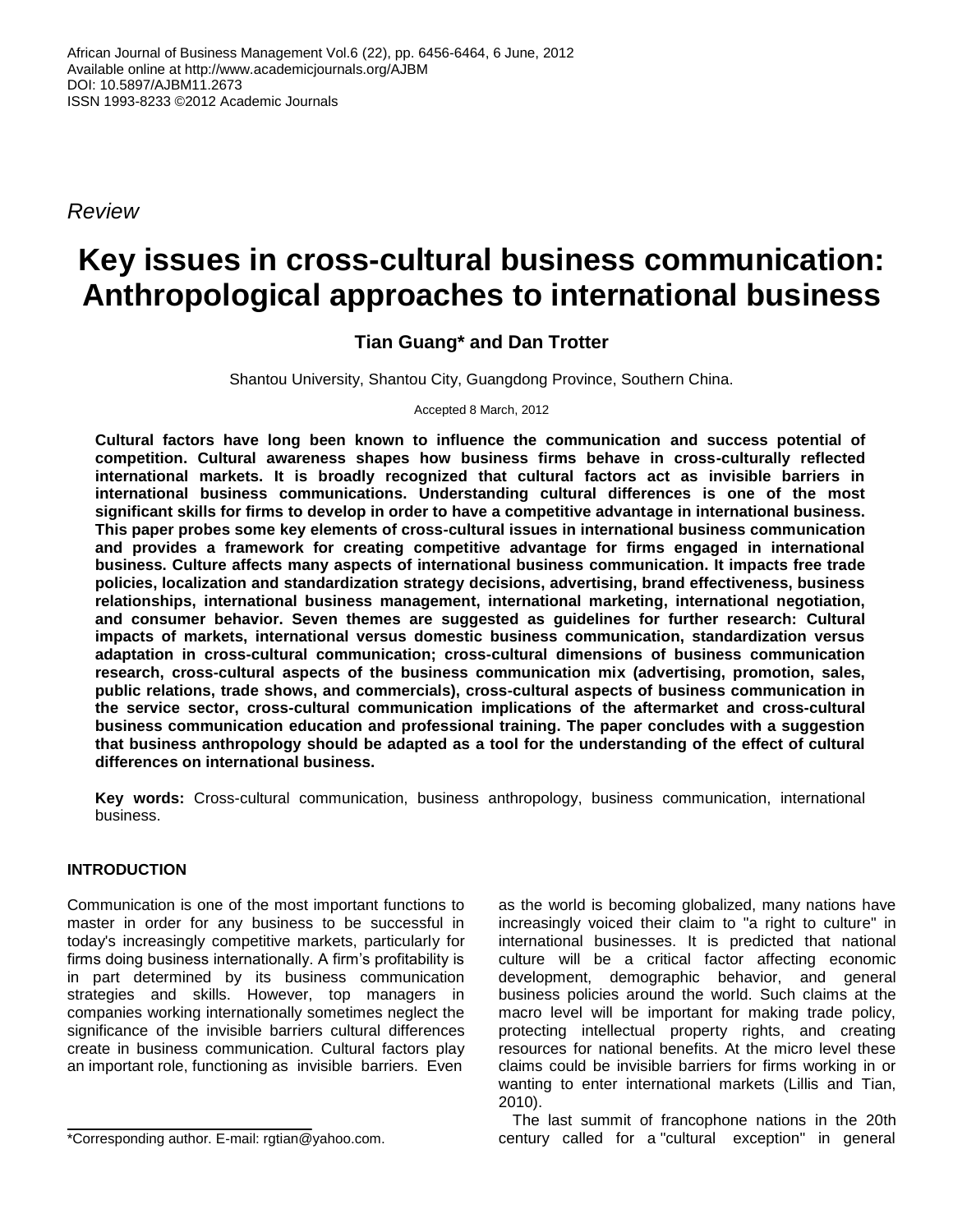agreement on tariffs and trade/ World Trade Organization (GATT/WTO) rules governing trade of goods. This type of claim will affect public policy on international trade rules in these nations and might initiate worldwide cultural protectionism for trans-national trading. Footer and Graber (2000) discuss the conflict between liberal trade policies pursued by the WTO and national policies aimed at protecting cultural diversity, culture identity, and cultural heritage. As the voice of cultural rights increases, firms doing business internationally will face other challenges from other dimensions of culture. From a management perspective it is important for companies to realize that markets today are worldwide and crosscultural. Being aware of and sensitive to cultural differences is a major factor for success in the world marketplace. Failure to put marketing strategy in a crosscultural context of the countries where a company is doing business will work to the detriment of brands and business relationships (Emery and Tian, 2003, 2002; Tian, 2000a). De Mooij and Hofstede (2010) have taken several of the Hofstede model's constructs which are most relevant to branding and advertising, and have suggested that those constructs be used in the pursuit of a localizing, adaptation strategy with reference to branding and advertising, citing recent studies which have demonstrated that an adaptation strategy is more effective than a standardization strategy. These studies tend to prove that culture does matter when advertising and brands are processed by consumers. De Mooij and Hofstede (2010) also reviewed other studies which have put Hofstede's model to the task of distinguishing cultures for the purpose of advertising and brand effectiveness. In addition, Lowe et al. (2002) report that cross-cultural relationships, is one of the major issues facing multinational organizations.

If globalization is an inevitable process, then crossculturalization will also be inevitable. On the one hand, the world is becoming more homogeneous, and distinctions between national markets are fading and, for some products, disappearing altogether. This means that business communication is now a world-encompassing discipline. On the other hand, the cultural differences between nations, regions and ethnic groups, far from being extinguished, are becoming stronger (Lillis and Tian, 2010). This means that global/international business communication, a cross-cultural process, requires managers to be well informed about cultural differences nationally, locally, and ethnically in order to win in global markets. Cross cultural solutions to international business therefore, are increasingly being suggested as a valid and necessary method in enhancing communication and interaction in and between business partners, between companies and customers, and between coworkers.

International business communication is communication that crosses national boundaries for business purposes. Communication among people from

the same culture is often difficult. Therefore, communication between people from different cultures from the point of view of language, values, customers and ways of thinking, will be far more difficult, a degree of miscommunication being almost inevitable (Ferraro, 2002). Business communication literature focused on advertising supports the hypothesis that advertising content differs between countries. International advertising research has confirmed differences in advertising content between countries. The premise upon which these studies predicated is that advertisements, in part, reflect individual countries' social systems (Emery and Tian, 2003; McLeod and Kunita, 1994; Mueller, 1992; Ramaprasad and Hasegawa, 1992; Zandpour et al., 1992).

Research has shown that changing cultural values can be detected by a change in advertising content. Four hundred advertisements in Bengali (India) periodicals, taken from four different time periods ranging from 1947 to 2005, were content analyzed to determine whether advertising appeals concerning cultural values had changed during these years. The findings suggested that advertising trends relating to traditional and collective values had changed over the years by advertising trends that reflected modernization, westernization, and priority of the individual over the collective (Gupta and Sonali, 2007). A study which compared cultural values in Chinese television advertising with American television advertising found that traditional Chinese values were portrayed as expected, but that changes in Chinese culture could be detected in Chinese television commercials. This was especially true of the trend in China towards youth and modernity. These results have implications for the perennial conflict between globalization and standardization. If an advertiser is already advertising in a modern, Western, individualistic culture and other cultures traditionally different are moving towards the advertiser's culture, the advertiser will be freer to standardize (Lin, 2001).

Values, norms and characteristics embedded in advertising messages appear in various cultures to a greater or lesser degree (Emery and Tian, 2003; Mueller, 1992). Therefore, understanding the importance of cultural values in advertising has great practical value in business communication. Determining differences in cultural values should guide the formulation of international business communication strategies (Munson and McIntyre, 1979). Ignoring the cultural meaning embedded in advertising could lead to a misinterpretation of the firm's intended message (McCracken, 1987). Such miscommunication is responsible for many businesses failing in international markets. This paper, from an anthropological perspective, examines cross-cultural business communication issues in "borderless" markets where national boundaries are no longer the only criterion to consider when making international marketing, economic planning, and business decisions.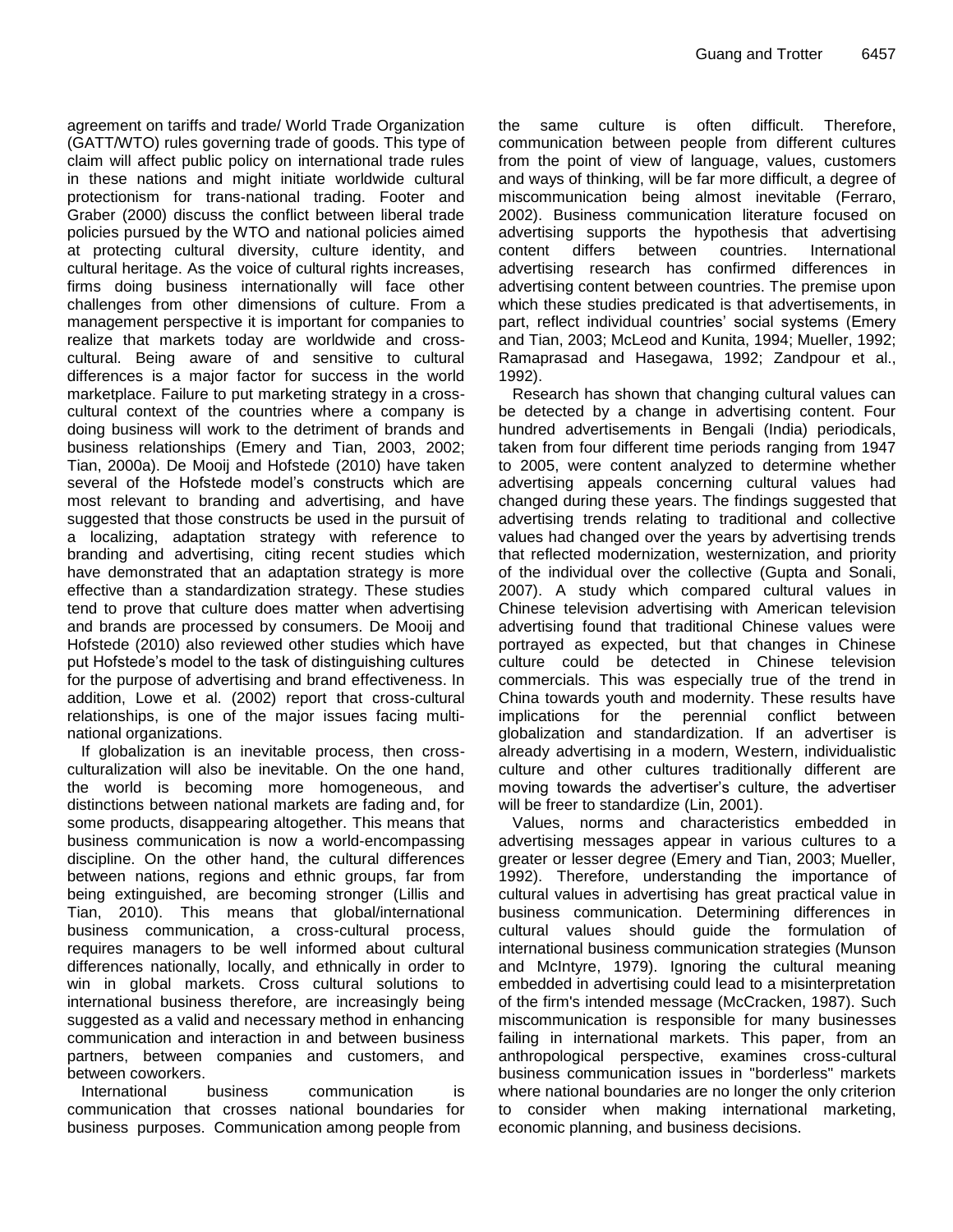Consequently, understanding political and non-political borders is important for "culture bound" products and industries and those requiring local adaptation. It probes the implications of a right to culture in international business practice by discussing the affects of cultural values on communications. It will analyze several key cross-cultural matters in international business communication imperatives from an anthropological perspective. It examines several strategies of cross-cultural communication in today's world marketplace. Based on this examination, the authors construct a framework for firms to use to break through the invisible cultural business communication barriers.

#### **CULTURAL IMPACTS ON CROSS-CULTURAL COMMUNICATION**

The globalization of the world economies had made it important for marketing managers to understand how to do business in different cultures. The ability of marketers and consumers to communicate cross-culturally is critical for success. Business communication is two way interactive communications. Marketers deliver information to the market, and they gather and collect, interpret, and put the information they gather from the markets to use. Failure to do either may lead to a loss of business. The observation of a young professional businessman in China supports this point (Tian, 2000b). In the late 1980's and the 1990s the Japanese made color TV sets which dominated the imported TV set market in China. In the early 1980s Japanese and European TV manufacturers made comprehensive studies of the Chinese market. Based on their research, the European marketers decided not to market their products in China. They concluded that, given the low gross domestic product (GDP) per capita in China, it was unlikely that the Chinese people would be willing to buy luxuries like color TV sets. The Japanese TV set marketers decided otherwise, based on their research and observations that the Chinese have a cultural tradition of savings being handed down from generation to generation. In addition, the Chinese save money for future consumption, unlike western culture where people spend future money for present consumption. Almost every family in China had been saving for two to three years to realize their dream of owning a color TV set. Moreover, their research revealed that although Chinese companies manufactured color TV sets, Chinese consumers had more confidence in imported products. Accordingly, the Japanese marketers concluded that the Chinese families would buy high quality Japanese color TV sets. As a result, the Japanese color TV marketers profited greatly in China because they understood a facet of Chinese culture that their European competitors did not.

In an intriguing research study, Sheer and Chen (2003) examine the extent to which Chinese and Western

international business negotiators note the influence of cultural and professional preferences on the process and outcomes of their interactions. The results of the investigation showed some rather significant differences between Chinese and Western negotiators' expectations and strategies. For instance, westerners expressed more emphasis on adaptation than did Chinese negotiators. Such examples are endless. For instance, Martin reports that to succeed in the Persian Gulf most American franchisers have had to put some adaptability and flexibility in their Middle Eastern operations. American franchisers have had to be culturally sensitive, making sure that their operations and policy are adapted to the culture and flexible (Martin, 1999).

The impact of culture on business is obvious. To study these impacts, we need to study culture itself first. Marketing scholars define culture as that which gives people a sense of who they are, of belonging, of how they should behave, and of what they should be doing. It provides a learned, shared, and interrelated set of symbols, codes, and values that direct and justify human behavior (Harris and Moran, 1987). In marketing and consumer behavior research, the concept of culture has traditionally been minimal; commonly, marketers and consumers have ignored the depth and importance of the concept and its place in analyzing human behavior (Douglas and Craig, 1995; Griffith and Ryans, 1995).

The continuum of culture runs from tradition-based to modern-based. This classification incorporates the related dimensions of economic and cultural boundedness. African, Asian and Middle Eastern societies are categorized as tradition-based, being centralized, cooperative, agrarian, pre-industrialized systems. Economically, modern-based cultures are characterized as market-driven, competitive, post-industrialized economic systems. The United States, Canada, and other Westernized societies are examples of modern-based cultures.

Regarding cultural boundedness, tradition-based cultures emphasize their history, traditions, and established conventions. By contrast, modern-based cultures have weaker ties to their history and traditions. Conventions are ever-shifting (Bandyopadhyay and Robicheaux, 1993; Harris and Moran, 1987). The cultural boundedness of tradition-based societies produces market systems that differ markedly from modern cultures' market systems. Samiee (1993) suggests that economic and social factors influence the development and adaptation, of marketing institutions.

A business' understanding of cultural boundedness (that is, the degree to which a culture is unwilling to relinquish its traditional methods and adopt new ones) is imperative for successful international business communication and for marketing to ethnic populations domestically (Reese, 1998). Research conducted by one of the authors (Tian, 1987) in a minority region in China (a tradition-based culture) demonstrates that culture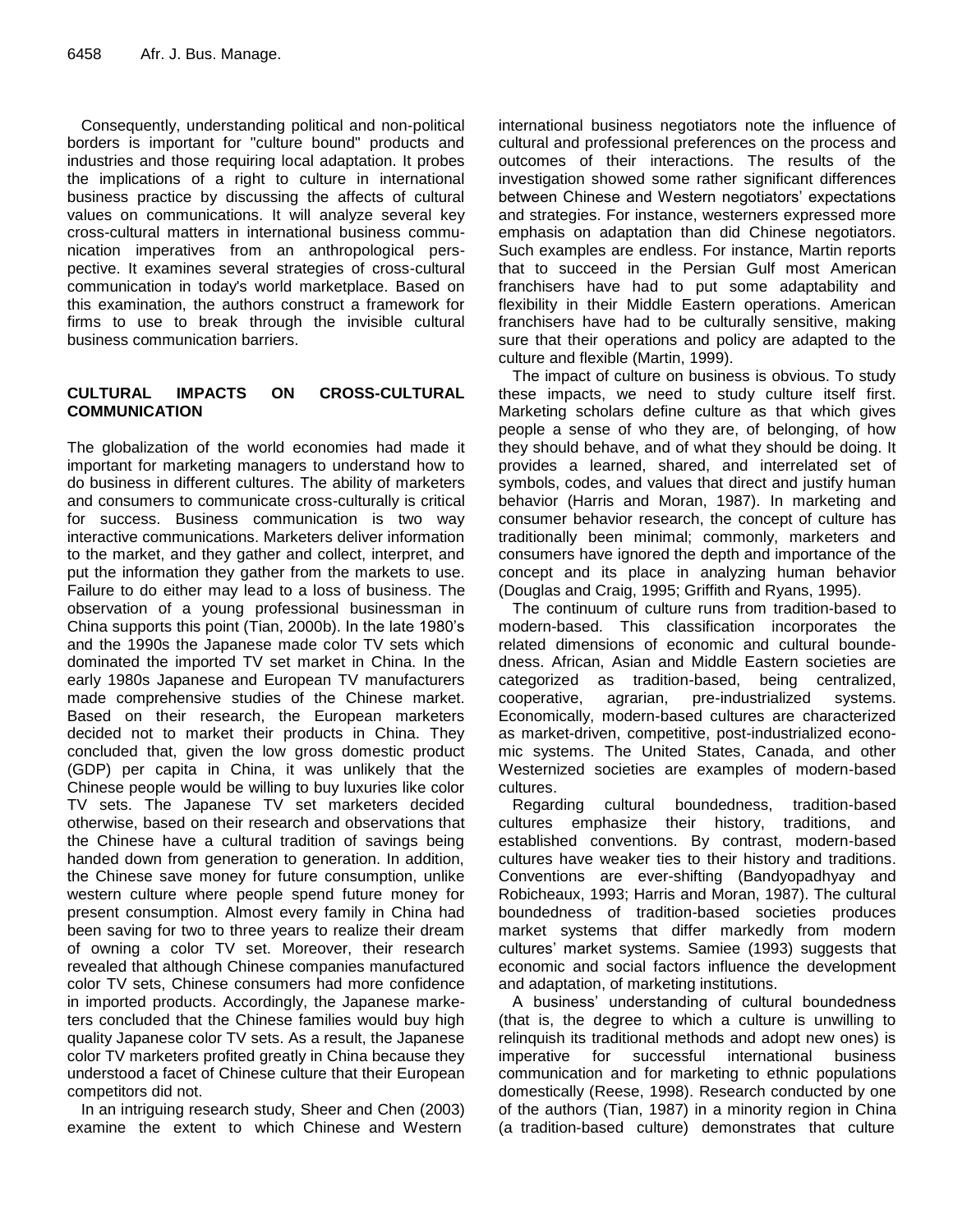influences consumer behavior in the area of product distribution. Tian (1987) noted that the cultural orientation of the ethnic group consumers helped establish and maintain, through vendor loyalty, plenty of small retailers supported by inefficient, multi-tiered distribution networks. This makes the Chinese state-owned retail business and foreign commercial institutions less profitable than they could be.

Similarly, Griffith and Ryans (1995) reports that cultural overtones in marketing operations derive, to some extent, from consumer preferences. They suggest that "the cultural characteristics of a target market will be responsive to certain culturally bound channel structures, such as local stores, or bazaars…" It will be difficult for marketers from Western countries to understand the market system in developing countries. As an instance, Griffith (1998) reports that U.S. marketers were hardpressed to understand the French government's decision to restrict retail store size and protect local mom-and-pop retailers, especially considering the success of supermarkets there. Griffith (1998) suggests that the government's decision to forego the economic efficiencies of distribution obtained by large-scale retail distribution systems is in part cultural in nature. Unless perceived and understood, profound differences in attitudes, expectations, and unworded messages will frustrate firms' effort to do business with China, a huge and developing market, and elsewhere in tradition-based cultures (Emery and Tian, 2003).

It can be argued that government intervention as in the case of France is intended to protect its society's culture within the existing market system or structure (Griffith and Ryans, 1995). However, in spite of some conflicts, there are societies in which traditional market bazaars and modern, efficient supermarkets co-exist, as in some areas of China. This harmony is achieved only when the two systems become interdependent and supplementary (Tian, 1988). Accordingly, the authors argue that although cultural factors impact marketing, their effects can be minimized when marketers are aware of and sensitive to cultural differences.

Cross-cultural business communication is business communication among consumers or customers whose culture differs from that of the marketer's own culture in at least one fundamental aspect of cultural such as language, religion, social norms and values, education and living style. Cross-cultural business communication demands that firms be aware of and sensitive to cultural differences. To respect the right to culture by consumers in various cultures and marketplaces, marketers should understand that their customers have a right to their cultures. If the marketers want success in cross-cultural marketing they must work in a way to respects the consumer's values and the right to their culture. For example, for Western marketers to communicate in a business setting, it is important for them to respect the Chinese government's claim for guoqing, which means

that they must "consider the special situation or character of China" (Yan, 1994). Business communication is not an independent behavior, but related to all other business or market behaviors. From the anthropological perspective, all market behaviors are culture-bound. Buying and selling take place within the culture (Hamilton, 1987).

Therefore, in order to match marketing with consumer preferences, purchasing behavior, and product-use patterns, marketers benefit from understanding the market's cultural environment. Business firms should not focus on cultural differences only to adjust business communication programs to make them acceptable to consumers. It is to suggest that firms should also identify cultural similarities, in order to identify opportunities and modify standard marketing strategies based on business communication theory informed with cultural information. To skillfully work with these cultural similarities and differences in the worldwide marketplace is an important marketing task for businesses, such as McDonald has done in its international marketing entering strategies.

#### **KEY ISSUES IN CROSS-CULTURAL BUSINESS COMMUNICATION**

Cross-cultural business communication requires that firms discover if markets are viable by including the study of the culture in which the company is going to do business in its business and marketing planning. To do this the firms should identify cultural factors that can be employed to support business communication in proposed markets. To succeed the business uses already existing factors and creates new ones that suit the situation. Classic anthropological theory claims that while all human behaviors, including market behaviors, take place within a cultural context, people are able to influence and even change, through their behaviors, the cultural context within which their behaviors take place (Hall, 1976; Hamilton, 1987; Harris and Moran, 1987).

Accordingly, culture influences business communication and business communications influences culture. Firms can be agents of changes within a culture. The interactions between business communication and culture can be examined from three perspectives. First, culture affects consumer behavior, by defining acceptable purchasing and product-use behavior for consumers and business. Based on their analysis of data they collected in Denmark, Great Britain, France, and Germany, Brunso and Grunet found that cross-cultural factors impact people's shopping for food (Brunso and Grunet, 1998). Culture also affects business behaviors, using the practice of giving business gifts as an example, in cultures where a business gift is expected such as in Japan, a host who is not presented with a gift will be insulted. An important feature of business communication will work to the detriment of the company seeking business, in other cultures offering a business gift could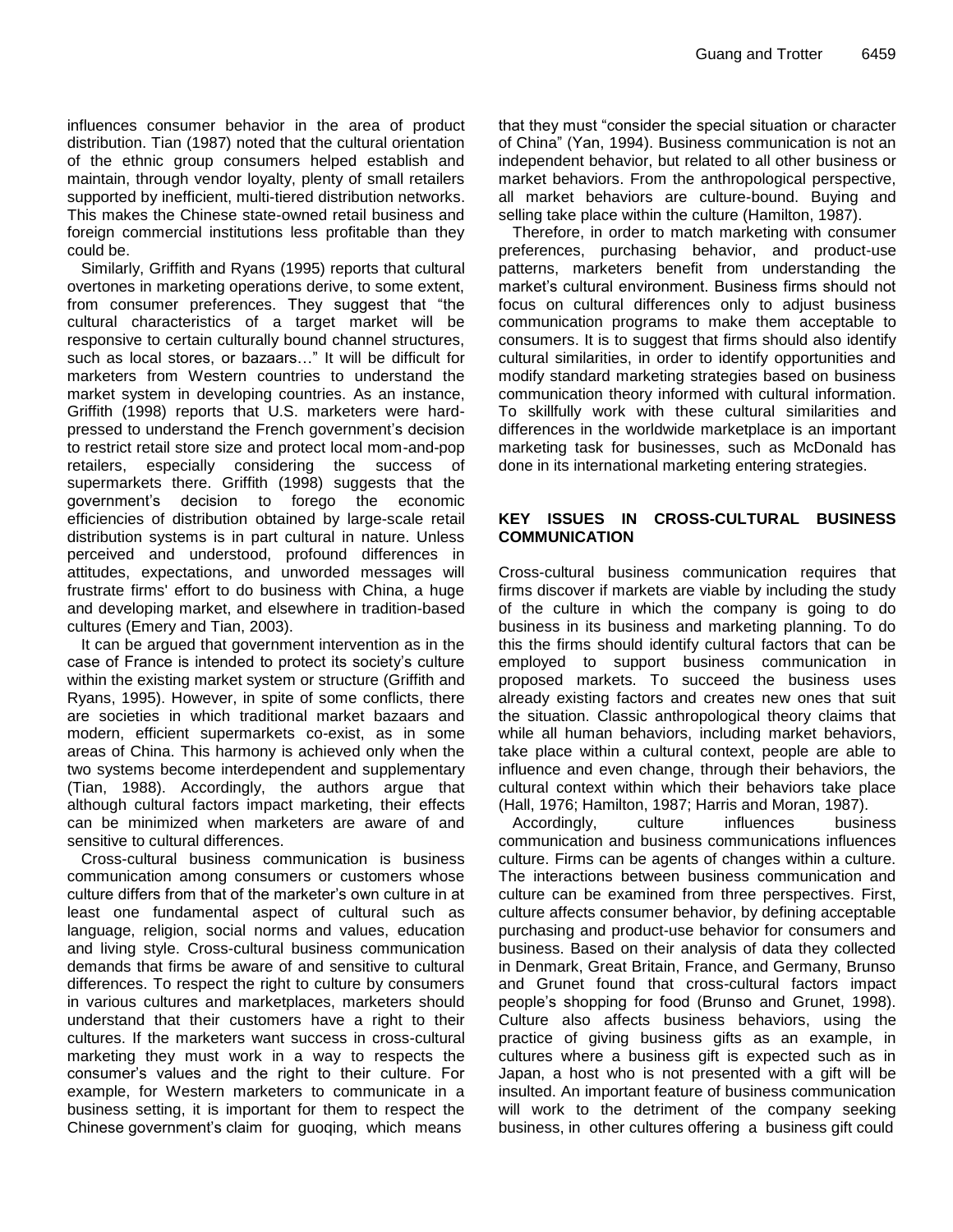be interpreted as a bribe, inappropriate and would offend the recipient (Arunthanes et al., 1994).

Secondly, culture affects the effectiveness of advertising. Advertising, for instance, is strongly influenced by language, which is one of the key elements of culture. Moreover, advertising budget and structure are based on buying habits and consumption style. These, in turn, are influenced by values and norms, on the media available, and the state of the material culture. Theorists including Albers-Miller (1996), Hofstede (1991), Pollay and Gallagher (1990) claim that culture affects the kind of roles and the choice of themes depicted in advertising. These are related to underlying cultural values and norms; thus, every element of culture influences each facet of advertising, which is a key component of business communication.

Thirdly, business communication influences culture, contributing to cultural borrowing and change. As more markets become global and the marketing mix standardized, the rate of cultural change will increase. Cultural changes in contemporary China illustrate this point. For instance, it was widely believed that gender identity might affect consumption behavior. However, a recent study of masculinity appeal by Emery and Tian (2003) demonstrated that American respondents and Chinese respondents act the same when presented with such appeals, in other words, the masculinity appeal is not as effective as they expected. A possible explanation for this could be that the gender status in Chinese traditional culture has changed. Business communications by Western firms could account, part for such a cultural change. Therefore, American marketers may succeed using the same masculine appeals to the Chinese youth market that they do in the U.S.

Nonetheless, cultures tend to change slowly, and specific products may meet with protracted resistance. Therefore, the primary task for firms is to locate similarities in various markets and strategically make them available for entering into new cross-cultural markets. In cross-cultural communication marketers need to continually adjust their behaviors and marketing programs to suit target markets. However, when entering foreign markets, firms frequently fall into the trap of the "self-reference" criterion, which means their business representatives might be unconsciously applying one's own cultural experiences and values to business communication in another culture. Even more dangerous than self-reference criterion is ethnocentrism, the belief that one's own culture is superior to any other which will ruin efforts at business communication.

Based on his wide experience, Gesteland (1999) identified four paired cultural models that require special attention when doing business in diverse cultural settings, namely: (1) Deal-focused versus relationship-focused cultures; (2) Formal versus informal business cultures; (3) Rigid-time versus fluid-time cultures; (4) Expressive versus reserved cultures. In relationship-focused

cultures, firms do not do business with strangers. In such cultures it is important to develop good contacts with the right people. It takes time to develop a personal relationship.

This is important before entering into business discussions. These features are predominant in most of Asia, Africa, Middle East, and Latin America. In dealfocused cultures, the emphasis is on getting down to business right away, even with strangers.

Rapport between the parties develops during discussions. By contrast, in Germany, Great Britain, Australia, New Zealand and North America the written agreement is considered most important and constitutes a bond.

Regarding formal versus informal business cultures, in formal cultures, mainly in Europe, most of Asia, Middle East and Latin America, societies are hierarchical, status conscious and follow strict protocols. In informal cultures such as the USA, Australia, and to some extent in Canada, Denmark, Norway, and New Zealand, societies are egalitarian, open, and value individual competence more than connections and status.

Gesteland (1999) also classified the cultures according to their views of time. In a monochronic culture, time is important. Discussions follows agreed upon agendas and move rapidly in linear fashion. Countries having this orientation to time are mainly in North America, West Europe, and North East Asia. In polychronic cultures, business discussions tend to follow their own logic rather than a fixed outline. In these cultures, relationship is more valued than deadlines.

For business firms planning to negotiate in a polychronic culture, it is wise to build a substantial margin of time into agendas. Polychronic cultures are mostly in Africa, Southeast Asia, Middle East and Latin America.

Although what Gesteland suggests is useful and practical, it is good to be aware of the danger of stereotyping people from other cultures. Anthropological theory suggests that it is unwise and short-sighted to project our own behavior onto substantially different cultures (Giovannini and Rosansky, 1990; Hall, 1976; Hamilton, 1987).

People in different cultures have different market values and behaviors. For example, through long observation it has been found that consuming and buying patterns and other social/economic behaviors of Chinese immigrants living in Canada are completely different from the patterns of people living in China.

Therefore, business firms need to have different market communication strategies for each group (Tian, 1999). In some cases, the firms know that cultures are different, but do not know how they differ. Research is the way to find out and to know what levers to use in moving buyers/consumers. We assert that the anthropological approach is an especially effective way to carry out cross-cultural marketing research (Tian, 2000a; Weise, 1999).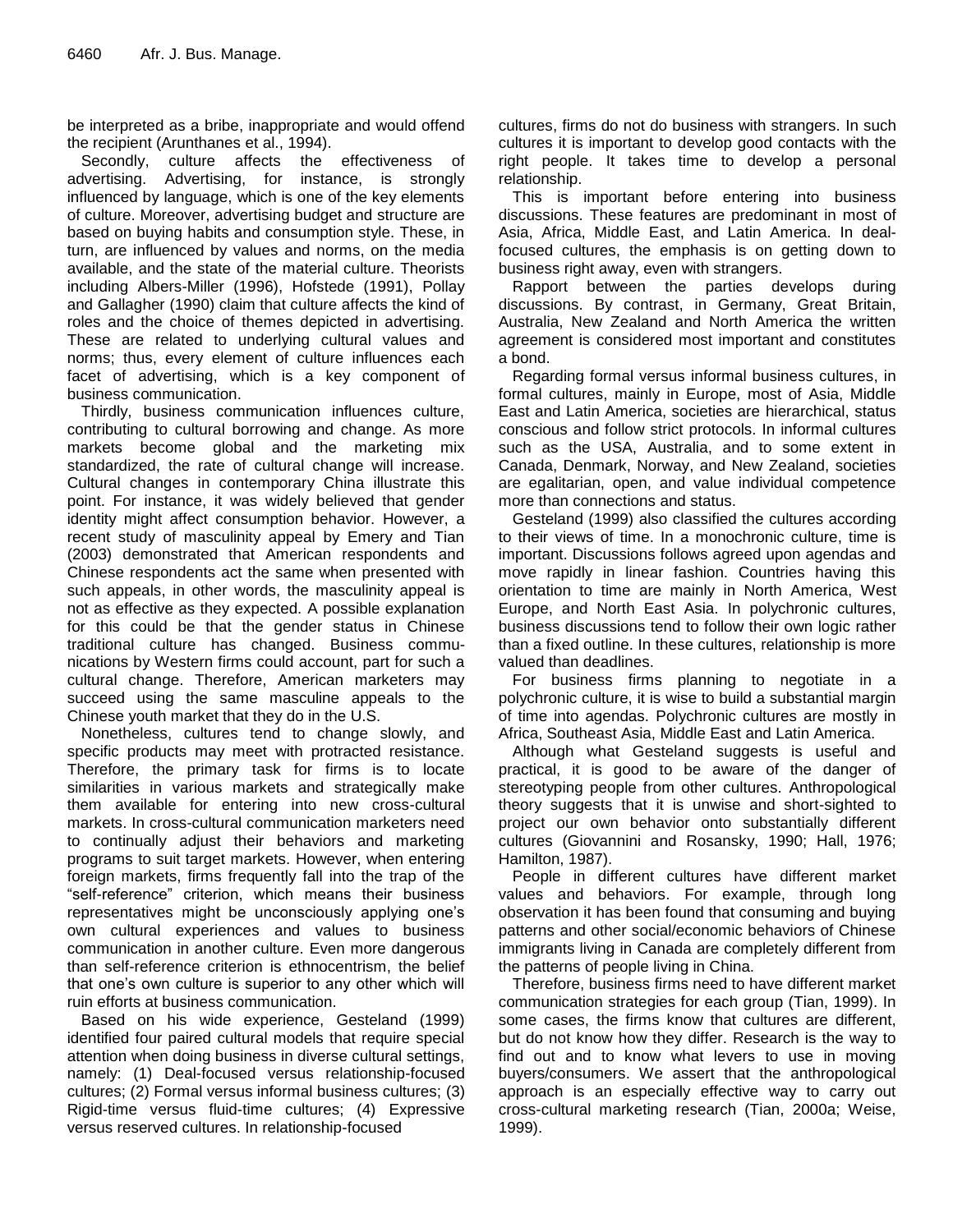#### **IMPLICATIONS OF CROSS-CULTURAL COMMUNICATION IN BUSINESS**

In the 1950s, anthropologist Edward Hall was beginning a career that would be highly influential in business in terms of cross-cultural communication. From 1950 to 1955 Hall served as director of the U.S. State Department's "Point Four" training program, a training program designed to teach technicians who would be working outside North America. Hall clearly understood the significance of the cultural influence on communication effectiveness. Hall built a career in the cross-cultural communication field and eventually wrote several seminal works well in business, in anthropology, communication and in many other fields (Jordan, 2003).

Hall's practice and influence in the fields of crosscultural communication and intercultural training has been monumental. He clearly understood that errors in cross-cultural communication could destroy a business deal or a peace agreement. In his first book, The Silent Language, Hall explained culture as communication and communication as involving much more than just language. Communication included nonverbal characteristics and had to be understood in cultural context (Hall, 1981). In later books, Hall explored the culturally different ways of conceiving space and time, as well as the implications in business practice. Hall's practice in and theoretical contributions to the business communication generated great impact and international value in terms of cross-cultural factors.

Many other anthropologists, such as Gary Ferraro among others, have continued Hall's work on communication in international settings (Ferraro, 2002). The most famous cross-cultural business communication researcher Hofstede (1991) has created a global model for the purpose of helping business professionals to distinguish the culture differences for individual countries. This most cited cross-cultural communication model is commonly called the four-dimensions of culture model, which contains power distance, uncertainty avoidance, individualism-collectivism and masculinity. Moreover, some researchers such as Redpath and Nielsen (1997); Rhodes et al. (2005) among others have added one more dimension into Hofstede model called Confucian dynamism with the special intention for differentiating Chinese from Western cultural values.

The Hofstede model as well as other models has been used in recent research to explore the effect of cultural differences on negotiations. The following are examples of such studies, which explore cultural effects upon negotiation styles, negotiation planning and negotiation strategy. Sobral et al. (2008) described the negotiation style employed in Brazilian culture, basing their description upon the nature of the negotiation activity, the role of the individual, uncertainty and time, communication, trust, protocol and outcomes. Weber et al. (2011) researched the effect cultural differences

had on negotiation planning during mergers and acquisitions, as well as the effect on negotiation outcomes. Ott (2011) determined that cultural differences influenced buyer-seller negotiation strategy by affecting initial offers, strategic approaches, the valuation of time, the frequency of rejection and the objectives of the negotiation.

Two recent studies discovered that the religious beliefs of negotiators influenced negotiation strategy. Tu and Chi (2011) compared the negotiating styles of Taiwan, Hong Kong and China, and found that religion had imbued the people of each of those countries with a specific set of values and attitudes, which caused the negotiation style in each country to vary in significant degrees. Farazmand and Daneefard (2011) compared and contrasted the effects of religious orientation on the negotiating styles of Iranians, Taiwanese, and citizens of the United States. The authors discovered that the negotiation styles in the three countries varied significantly depending upon the religious culture of each country. In business practice it is necessary to be aware of the difference in terms of communication, especially when conducting a business negotiation. A recent study by Chang (2003) has concluded that in Chinese society, people emphasize their desire for a "zero-sum game" in most of their business competitive activities. It is suggested that a successful negotiation should create a "win-win" situation. As Thompson (2001) noted, a true win-win negotiation is that any agreement reached by negotiators should cover most interests from both sides. However, it is very difficult if not impossible to improve one party's outcome while simultaneously not hurting the other party's outcome. As such, honesty could be the first step toward a better agreement with the Chinese business community. To be honest about one's intentions, goals and interests can help both to build trust and a positive bargaining zone. Respecting their culture and being patient to wait for their responses will be the second step toward a successful negotiation. Lastly but not finally, an extra service or practical favors will need to be provided in order to show friendship and sincerity.

In a previous study, Emery and Tian (2003) demonstrated that the significance of cross-cultural differences in advertising, one of the most important business communication formats, has become even clearer as we continue to move toward a globalized marketplace. It is important that marketing personnel should not let old stereotypes drive their advertising strategies. This is particularly important in the Asian market, as China and Taiwan become formal members of the WTO. The findings indicate that heuristics such as Hofstede's cultural dimensions are too broad to capture the detailed differences required in launching an effective advertising campaign. While Emery and Tian's findings do not provide unequivocal recommendations for developing advertising, they do provide some general information for marketing practitioners seeking to do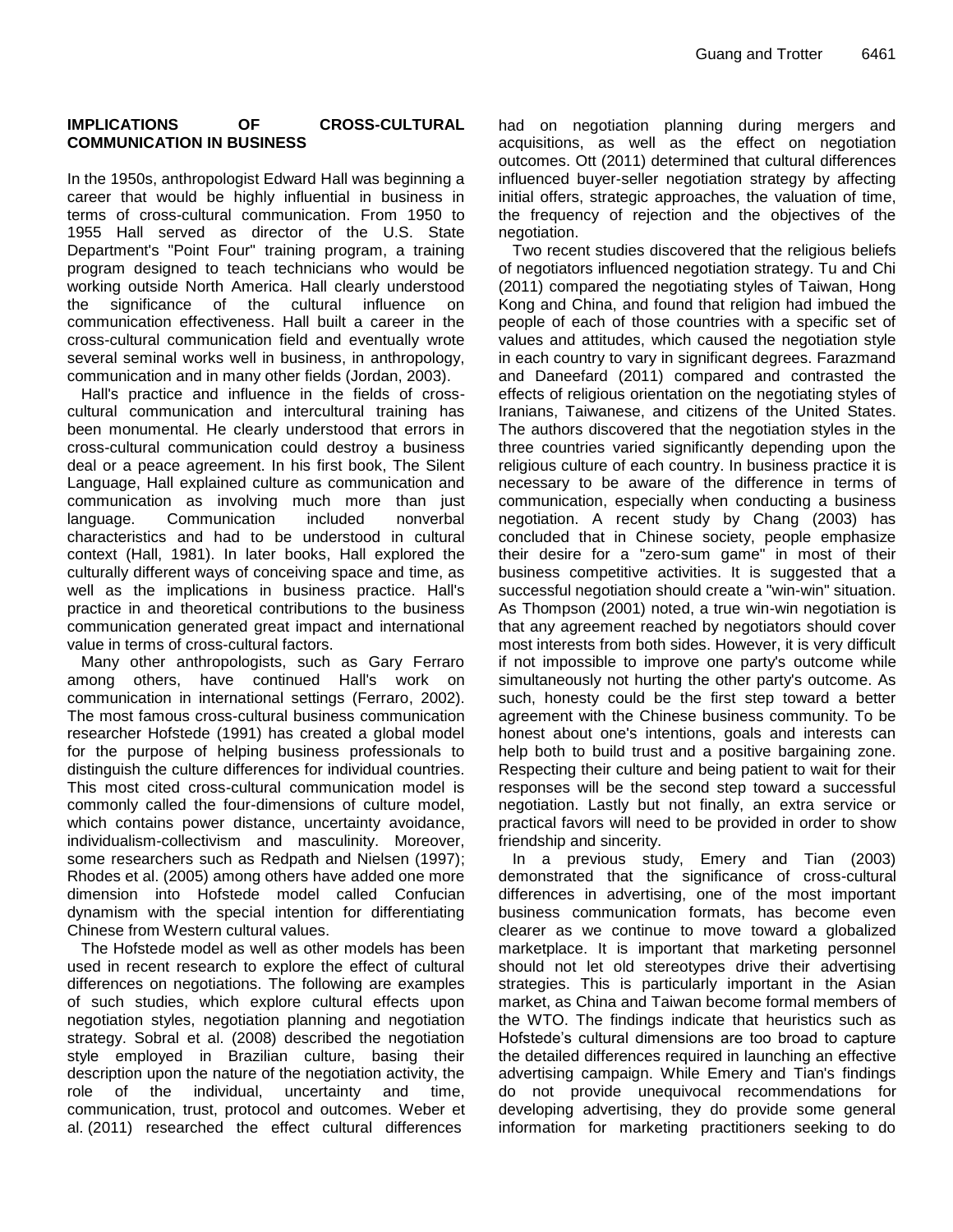business in China. For example, one should consider the seven appeals (that is, effectiveness, safety, tamed, durable, natural, nurturance and assurance, in descending order of importance). Conversely, those ten appeals (that is, casual, distinctiveness, community, status, adventure, dear, family, untamed, magic and popular, in descending order of least importance) should be avoided. It strongly suggested the need to consider market segmentation and to consult with an expert in Chinese consumer behavior before developing ads for their market.

These recent studies suggest that in the real business world if firms study Hofstede's culture model, accept cultural differences and practice cross-cultural skills in their business communications, results will be optimal. Apparently, there are many factors that affect international business, but a fundamental precondition of any successful international business enterprise is effective communication, which more or less involves business persons' awareness of other cultures. As such, solving cross-cultural problems definitely provides many challenges and opportunities to business firms in the 21st Century.

There are many unsolved problems or issues that need to be solved and discussed by scholars and marketing professionals in theory and in practice as well. In the theoretical area, the following themes and issues need to be probed and discussed:

(1) Cultural impacts of markets: International versus domestic business communication.

(2) Standardization versus adaptation in cross-cultural communication.

(3) Cross-cultural dimensions of business communication research.

(4) Cross-cultural aspects of the business communication mix (advertising, promotion, sales, public relations, trade shows, and commercials).

(5) Cross-cultural aspects of business communication in the service sector.

(6) Cross-cultural factors of e-commerce and online marketing.

(7) Cross-cultural communication implications of the aftermarket.

(8) Cross-cultural business communication education and professional training.

The eight topics or themes listed can be viewed as guidelines for further theoretical studies although they should not be treated as exclusive for marketing scholars. More themes and topics will be discovered as theoretical discussions continue. As marketing professionals, we need to clearly know that although marketing principals will stay the same, there inevitably will be some new challenges to marketing in the 21st Century. The impact of cross-cultural factors on marketing is one such new issue that requires serious study. In terms of marketing

practice, we will suggest the following points as guidelines for marketers to minimize possible crosscultural marketing mistakes:

(1) Be sensitive to do's and taboos. Develop cultural empathy in terms of business communication.

(2) Recognize, understand and respect another's culture and difference.

(3) Be culturally neutral and realize that different is not necessarily better or worse.

(4) Never assume transferability of a concept from one culture to another. For instance, if local business people in developing countries indicate that they do not like Americans, they may not mean that they do not want to buy American goods. It simply means they are expected to say certain things in public, but that they may operate differently in private.

(5) Get cultural informants involved into the decisionmaking process. Cultural informants could be local businesspeople or very well trained anthropologists.

From the afore-mentioned claim, the anthropological approach is one of the best approaches to cross-cultural marketing. One of the authors has made some insightful studies on this topic; interested persons can discuss this with us individually. In fact, although the anthropological approach to marketing is by no means entirely new to the business world, it is nevertheless not been used widely in the past. However, it is becoming more popular and is perceived as more reliable by more and more business leaders and marketers. (Jordan, 2010; Bronitsky, 2010) How to apply anthropological approaches into crosscultural business communication practice is a topic that should be looked at in every theoretical area of business communication. The potential of anthropological approaches to cross-cultural business communication is unlimited. Anthropologists and business communication professionals together should exploit that potential.

#### **Conclusions**

The title to this paper suggested that there are "key issues" in "business communication" that cry out for an "anthropological approach." Business communications involve communications from company to customer (such as advertising), internal business communications (such as from senior management to first-line management), and business-to-business communications (such as negotiations). Other business communications include business-to-government communications.

All of these various kinds of communications are fraught with the risk of miscommunication, even when they are inter-cultural. When those communications are carried out cross-culturally, the chances of miscommunication rise exponentially. Therefore, there is a large payback for reducing such cross-cultural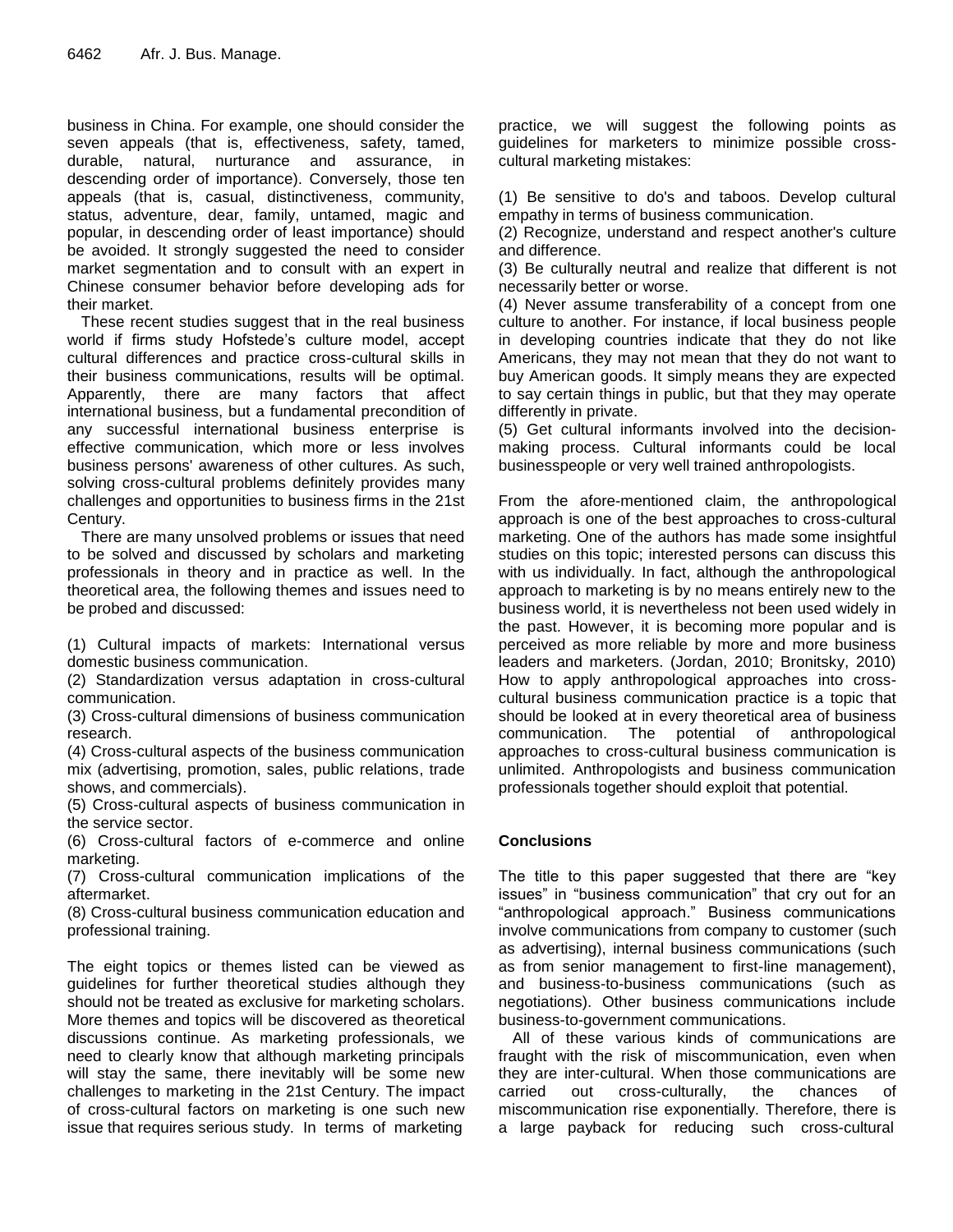miscommunication.

This paper identified several "key issues" which arise due to the existence of cultural difference between communicators. If the problems arising from these issues were to be solved, then potentially large paybacks can be realized. The key issues identified by this paper (the list is not mutually exclusive) are as follows: Standardization (globalization) versus localization and a "right to culture," international free trade versus restrictions on such free trade arising because of local culture, brand effectiveness for products sold in countries other than the home country of the manufacturer, business relationships (such as business partner relationships) carried on transnationally, international business management relationships (such as employer-employee relationships), international marketing and consumer behavior.

How are these "key issues" arising from cultural differences to be solved? It is our contention that since the science of anthropology was created for the distinct purpose of understanding culture, it is quite reasonable to look to that science, with its special-purpose procedures and methodologies, to attempt to understand the deep cultural processes that inform communication across the cultures in which international businesses must operate. However, this paper merely points the way to the beginning of business anthropological research. Further research should possibly delve into the "key issues" earlier mentioned, and should possibly use the sevenpoint framework suggested earlier as a guide to initiate research. In addition, even before research is continued, perhaps further discussion should be made concerning the seven-point framework and the key issues. Perhaps another framework would be superior. Perhaps other key issues can be identified. In any case, the adoption and promotion of business anthropology should remain fixed squarely in the forefront of the researcher's mind.

#### **REFERENCES**

- Albers-Miller ND (1996). Designing Cross-Cultural Advertising Research: A Closer Look at Paired Comparisons. Int. Mark. Rev., 13(5): 59-76.
- Arunthanes W, Tansuhaj P, Lemak D (1994). Cross-cultural Business Gift Giving: A New Conceptualization and Theoretical Framework. Int. Mark. Rev., 11(4): 44-55.
- Bandyopadhyay S, Robicheaux R (1993). The Impact of the Cultural Environment on Interfirm Communications. J. Mark. Channels, 3(2): 59-82.
- Bronitsky G (2010) Creating Spaces Where Things Happen: The Life Story of a Business Anthropologist . Int. J. Bus. Anthropol., 1(1): 115- 121.
- Brunso K, Grunet K (1998). Cross-cultural Similarities and Differences in Shopping for food. J. Bus. Res., 42: 145-150.
- Chang L (2003). An Examination of Cross-cultural Negotiations: Using Hofstede's Framework. J. Am. Acad. Bus., 2(2): 567-670.
- De Mooij M, Hostede G (2010). The Hofstede Model Applications to Global Branding and Advertising Strategy and Research. Int. J. Advert., 29(1): 85-110.
- Douglas S, Craig C (1995). Global Marketing Strategy. New York, NY. McGraw-Hill.

Emery CR, Tian RG (2003). The Effect of Cultural Differences on the

Effectiveness of Advertising Appeals: A Comparison between China and the US. Transform. Bus. Econ., 2(1) (3): 48-59.

- Emery CR, Tian RG (2002). Cross-cultural issues in Internet marketing. J. Am. Acad. Bus. Cambridge, 12(2): 217-225.
- Farazmand FA, Daneefard H (2011). Is Religious Culture A Factor In Negotiation: A Cross-Cultural Comparison Of Iran, Taiwan And The United States. retrieved in Oct. 2011 from http://www.freepatentsonline.com/article/Journal-International-Business-Research/263035535.html.
- Ferraro GP (2002). The Cultural Dimension of International Business (4<sup>th</sup> Edition). Upper Saddle River, NJ: Prentice Hall,
- Footer ME, Graber CB (2000). Trade Liberalisation and Cultural Policy, J. Int. Econ. Law, 3(1): 115-144.
- Gesteland RR (1999) Cross-Cultural Business Behavior: Marketing, Negotiating, And Managing Across Cultures (2d Ed.). Copenhagen, Copenhagen Business School Press,
- Giovannini MJ, Rosansky L MH (1990). Anthropology and Management Consulting: Forging a New Alliance. The American Anthropological Association.
- Griffith D (1998). Cultural Meaning of Retail Institutions: A Tradition-Based Culture Examination. J. Global Mark., 12(1): 47-59.
- Griffith DA, Ryans JK (1995). Strategically Employing Natural Channels in an Era of Global Marketing. J. Mark. Pract.: Appl. Mark. Sci., 1 (4): 52-72.
- Hall ET (1981). The Silent Language, New York: Doubleday.
- Hall ET (1976). Beyond Culture. New York, NY.: Anchor Press-Doubleday,
- Hamilton DB (1987). Institutional Economics and Consumption. J. Econ., Issues, December 1987: 1531-1554.
- Harris PR, Moran RT (1987). Managing Cultural Differences. (2<sup>nd</sup> ed). Houston: Gulf.,
- Hofstede G (1991). Cultures and Organizations: Software of the Mind. London: McGraw-Hill Book Company,
- Jordan AT (2003). Business Anthropology. Prospect Heights, Illinois: Waveland Press Inc.,
- Jordan AT (2010). The Importance of Business Anthropology: Its Unique Contributions. Int. J. Bus. Anthropol., 1(1): 15-25.
- Lillis M, Tian R (2010). Cultural Issues in the Business World: An Anthropological Perspective. J. Social Sci., 6(1): 99-112.
- Lin CA (2001). Cultural Values Reflected in Chinese and American Television Advertising. J. Advert., 30(4): 83-94.
- Lowe S, Purchase S, Veludo M (2002). Proceedings from 18<sup>th</sup> IMP Conference: Business relationships: cross-cultural analysis; Perth, Australia.
- Martin J (1999). Franchising in the Middle East. Manag. Rev., 88(6): 38- 42.
- McLeod DM, Kunita M (1994). A Comparative Analysis of the Use of Corporate Advertising in the United States and Japan. Int. J. Advert., 13(2): 137-152.
- Mueller, Barbara (1992). Standardization vs. Specialization: An Examination of Westernization in Japanese Advertising. J. Advert. Res., 32 (January /February), pp. 15-24.
- Ott U (2011).The Influence of Cultural Activity Types on Buyer-Seller Negotiations: A Game Theoretical Framework for Intercultural Negotiations. J. Int. Negotiation, 16(3): 427-450.
- Pollay RW, Gallagher K (1990). Advertising and cultural values: Reflections in the distorted mirror. Int. J. Advert., 9: 359-372.
- Ramaprasad J, Hasegawa K (1992). Creative Strategies in American and Japanese TV Commercials: A Comparison. J. Advert. Res., (32(Jan/Feb): 59-70.
- Redpath L, Nielsen MO (1997). A Comparison of Native Culture, Non-Native Culture and New Management Ideology. Canadian J. Adm. Sci., (13): 327-339.
- Reese S (1998). Culture Shock. Marketing Tools. May, pp. 44-49.
- Rhodes D, Emery C, Tian R (2005). A Cross-cultural Comparison of Leader Ethics. Academy of Organizational Culture: Communications and Conflict, 2005 (Spring.): pp. 8-15.
- Samiee S (1993) Retailing and Channel Considerations in Developing Countries: A Review and Research Propositions. J. Bus. Res., 27(12): 48-66.
- Sheer VC, Chen L (2003). Successful Sino-Western Business Negotiation: Participants' Accounts Of National And Professional